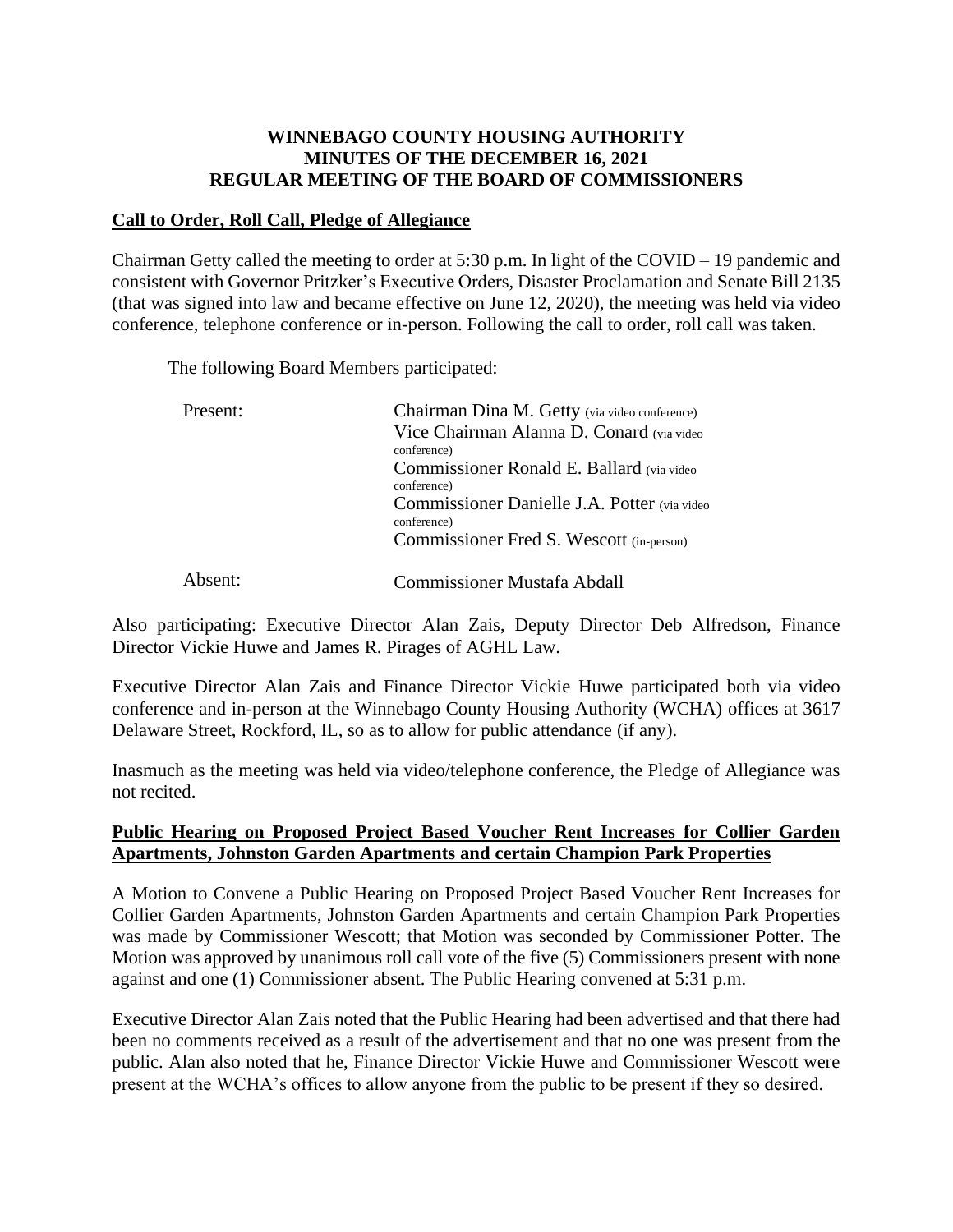A Motion to Conclude the Public Hearing was made by Commissioner Wescott and that Motion was seconded by Commissioner Potter. The Motion to Adjourn the Public Hearing was approved by unanimous roll call vote of the five (5) Commissioners present with none against and one (1) Commissioner absent. The Public Hearing concluded at 5:32 p.m.

# **Introduction of Guests**

There were no guests present.

### **Changes to Agenda**

Attorney Jim Pirages asked that the "New Business" matter, Item XI(A) on the Agenda, be moved to this portion of the meeting. The consensus of the Board was to allow that change to the Agenda.

### **New Business**

Attorney Pirages suggested to the Board that it consider suspending a by-law provision. Specifically, he cited to provisions of the by-laws (Article IV, Section 4) which provide that the "physical presence of four (4) Commissioners shall constitute a quorum for purposes of conducting its business". He asked that a motion be considered to suspend that requirement in keeping with the provisions of Governor Pritzker's Executive Orders, Disaster Proclamation as well as Senate Bill 2135. A motion to suspend that by-law provision was made by Commissioner Porter and that motion was seconded by Vice Chairman Conard. The motion was approved by unanimous roll call vote of the five (5) Commissioners present with none against and one (1) Commissioner absent.

### **Public Comments**

Executive Director Alan Zais noted that he and Finance Director Vickie Huwe were present at the WCHA's offices and no one from the public was present. Therefore, there were no public comments.

### **Executive Director's Report**

Executive Director Alan Zais noted that his written report had accompanied the Board packet.

Executive Director Alan Zais advised the Board of a recent fire at Collier Garden Apartments; he characterized the fire as a five (5) minute incident that led to the sprinklers running for approximately two (2) hours. As the fire occurred on the second floor, he noted that there was water damage to several units – the details of which he said would be explained by Deputy Director Alfredson. He said that the insurance company had been notified of the fire and that resident services had been provided through Red Cross, through staff donations, etc. He commended Deputy Director Deb Alfredson and maintenance employee TJ Herman for their assistance during this incident. He credited them with keeping the residents notified, for interacting with the fire department and for other follow-up measures.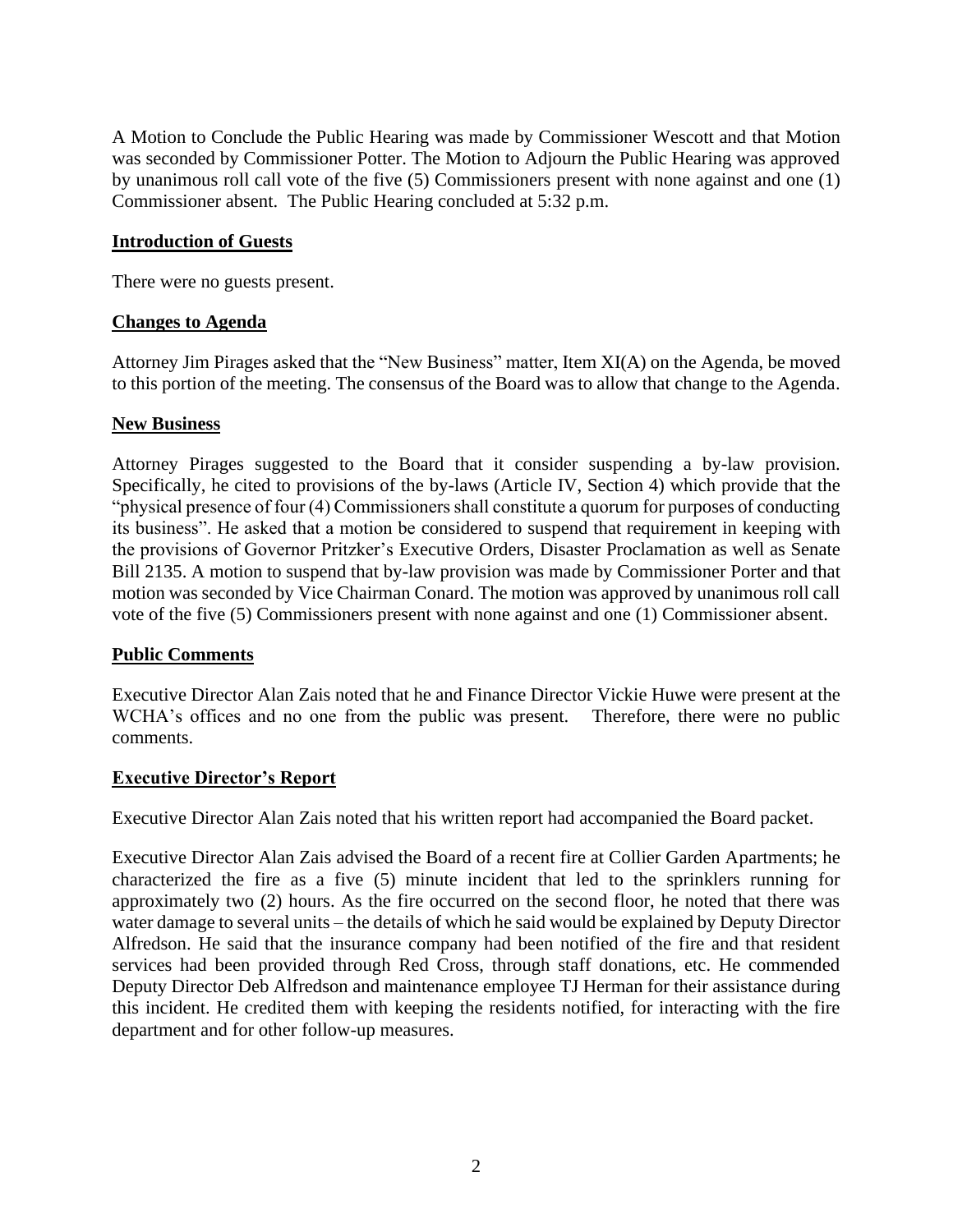Deputy Director Deb Alfredson added that four (4) apartments were damaged during the fire with one (1) having already been repaired and three (3) requiring a full redo. He said that five (5) residents were relocated, two (2) of whom have already returned and three (3) of whom have been placed in different apartments. She said that there will be training on the fire panel provided by the Rockford Fire Department and by the contractor, Nelson, and that they will also be providing guidance on fire prevention and similar topics. She added that the audio engineering contractor will also be assisting with a facility map on the light board.

Chairman Getty thanked Deb Alfredson for her efforts.

He discussed a few of the items on the proposed Consent Agenda. He noted that the Agency Plan is a requirement of HUD which, while required, is not necessarily a helpful tool. He also discussed the rent increases that are proposed for certain project based voucher rents; he said that these rents have not been adjusted for awhile and that the WCHA – not the residents – pays the increases. He said that the increase in rents ultimately benefits Winnebago Homes Association. Lastly, he discussed the Resolution about the Mainstream Program Vouchers for Fifth Avenue Capital Partners, Inc. which is a clarification from the November 18, 2021 meeting and Resolution No. 21 R 38 that was passed at that meeting.

## **Consent Agenda**

Chairman Getty asked that one item on the Consent Agenda (Item VIII(A): Resolution No. 21 R 39 "Resolution Approving the Minutes of the November 18, 2021 Regular Meeting of the Board of Commissioners") be separated from the other items on the proposed Consent Agenda for consideration by the Board.

With regard to Resolution No. 21 R 39, Chairman Getty noted that there is an error in the last paragraph of the section setting forth the "Executive Director's Report" where it refersto Chairman Getty as "Vice Chairman Getty". It was noted that the word "Vice" needs to be dropped from that title. A Motion to Approve Resolution No. 21 R 39 "Resolution Approving the Minutes of the November 18, 2021 Regular Meeting of the Board of the Board of Commissioners" as amended (dropping the word "Vice" as noted above) was made by Commissioner Potter; that Motion was seconded by Commissioner Wescott. The Resolution was approved by unanimous roll call vote of the four (4) Commissioners present with none against and one (1) Commissioner absent.

The remainder of the five items on the Consent Agenda (specifically, Items VIII(B) through (F): Resolution No. 21 R 40 "Resolution Approving the FY2022 Agency Plan"; Resolution No. 21 R 41 "Resolution Approving Project Based Voucher Rent Adjustment for Collier Garden Apartments"; Resolution No. 21 R 42 "Resolution Approving Project Based Voucher Rent Adjustment for Johnston Garden Apartments"; Resolution No. 21 R 43 "Resolution Approving Project Based Voucher Rent Adjustment for certain Champion Park Properties"; and Resolution No. 21 R 44 "Resolution Confirming the Approval of the Contingent Award of Certain Mainstream Project Vouchers to Fifth Avenue Capital Partners, Inc. and amending Resolution No. 21 R 38"), was made by Vice Chairman Conard; that Motion was seconded by Commissioner Potter. The Motion to Approve Items  $B - F$  on the Consent Agenda as noted above was approved by unanimous roll call vote of the five (5) Commissioners present with none against and one (1) Commissioner absent.